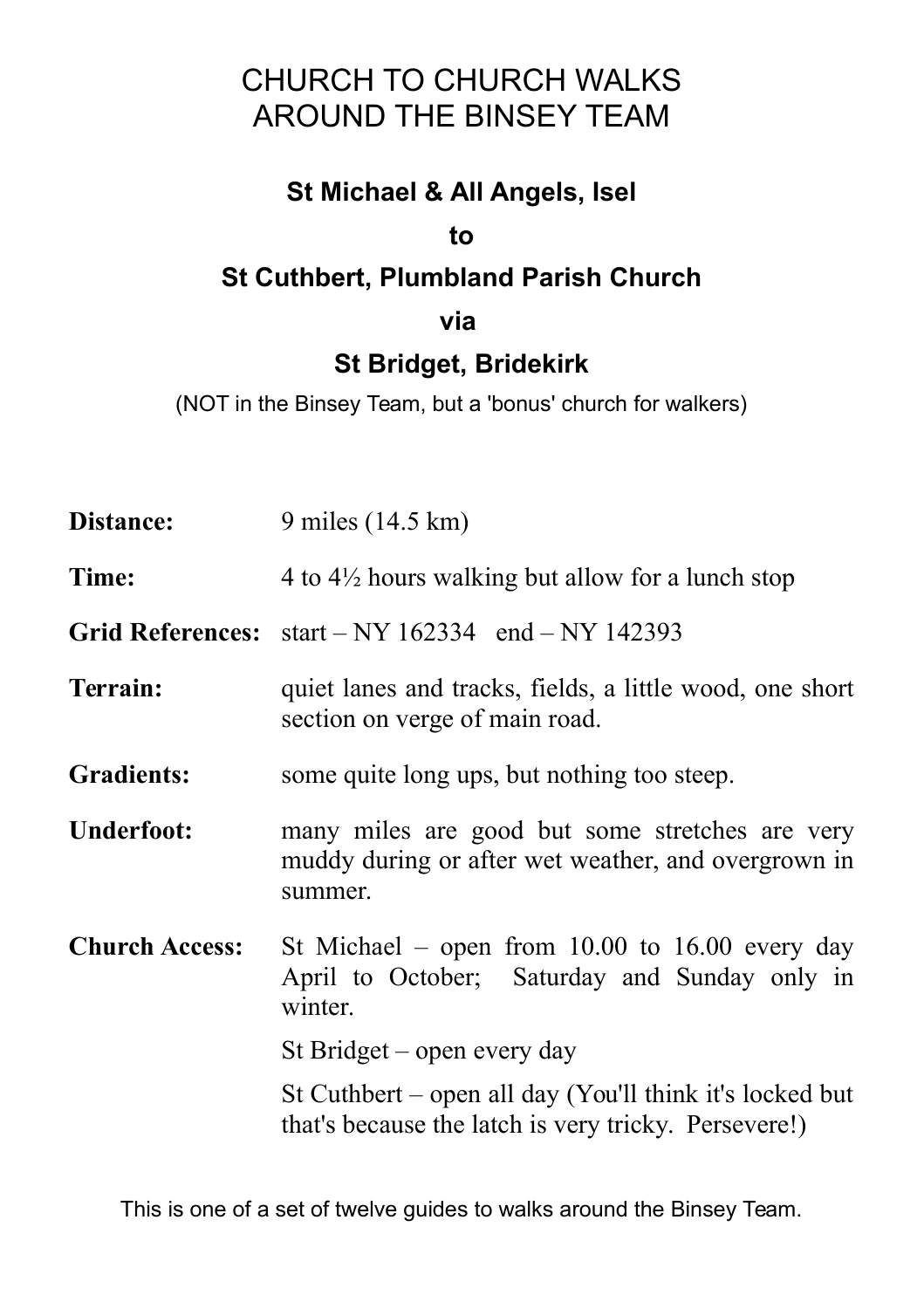*ROUTE DESCRIPTION: Italics are used for descriptions of scenery and points of interest which are not essential to route finding.*

#### St Michael & All Angels, Isel to Redmain – 2 miles

From the church car park walk up to the road and turn left. *The pink pele tower of Isel Hall can be seen across the fields.* Follow the road as it climbs gently, passing the Old Almshouses on your right. *Endowed by local benefactress, Mary Wybergh, The Wybergh Almshouses provided homes for "poor people of good character and repute" from 1850 to 1965.* The road bends left. *On your left is the valley of the River Derwent with a wooded ridge beyond.* Ignore the turning to Bothel and Sunderland on your right and continue down the road, passing an entrance to Isel Hall which is hidden among trees on your left. *After a second entrance to Isel Hall, a notice board on the wall has information about opening times.* Cross Blumer Beck, a tributary of the River Derwent, and keep on this road for a further half mile. On this stretch you pass The Old School. *Endowed as a school in 1676, the 1836 date stone refers to the more modern section added at that date. Money from the sale of the school and the almshouses in 1965 went into charitable trust funds for further education students and the elderly of the Parish. Further away on the left, forming the far bank of the Derwent, is an interesting cliff formation where sand martins nest.*

Once in woodland look out for a footpath on your left, signposted "Redmain ½ mile", and turn off along this; it can be very muddy and slippery in places. After about 100 metres, in winter ignore a footpath on the right to Blindcrake and keep straight ahead, signposted "Derwent Bank"; in summer you'll walk straight past the sign without noticing it among the foliage. The path goes down and crosses a wooden footbridge over Ghyll Beck. On the far side turn left and climb up.

Leave the wood over a stile, turn half right and climb diagonally across the field to a stile in the top right corner. Cross the next field in the same direction. Do not go to the top of this field but look for the place where the hedge kinks, about half way up, where you will find the stile out of this field. *Before leaving the field, turn round for a wow! moment – the view of the Skiddaw massif and Binsey.* Negotiate stone pillars and a second stile, then go ahead bearing slightly to the right but keeping to the base of a bank on your right. Follow the bank round to the right until a track materialises which carries you up the bank. At the top keep in the same direction to a stile in the corner. Go over the stile, past stone pillars and up to the road. Turn left and walk along this road, passing the "Redmain Please Drive Carefully" sign. *There are very good views on the left of Binsey, Skiddaw, and the Western Fells.* 

#### Redmain to St Bridget, Bridekirk – 2 miles

On your left, pass Redmain Hall, *thought to be late 16th century and the oldest inhabited house in Redmain,* and on your right, Grange Farm, *with 1812 date stone over the barn door. Further on there is a Victorian post box in a barn wall on your right.* Near the end of the village look out for "Redmain Lodge" sign on a wall on your left and turn down the tarmac driveway here. The drive curves right passing Redmain Lodge, Redmain Hall Farm, and Redmain Gill, all on your left. Go through a gate and straight along a gravel track, clearly labelled "Footpath".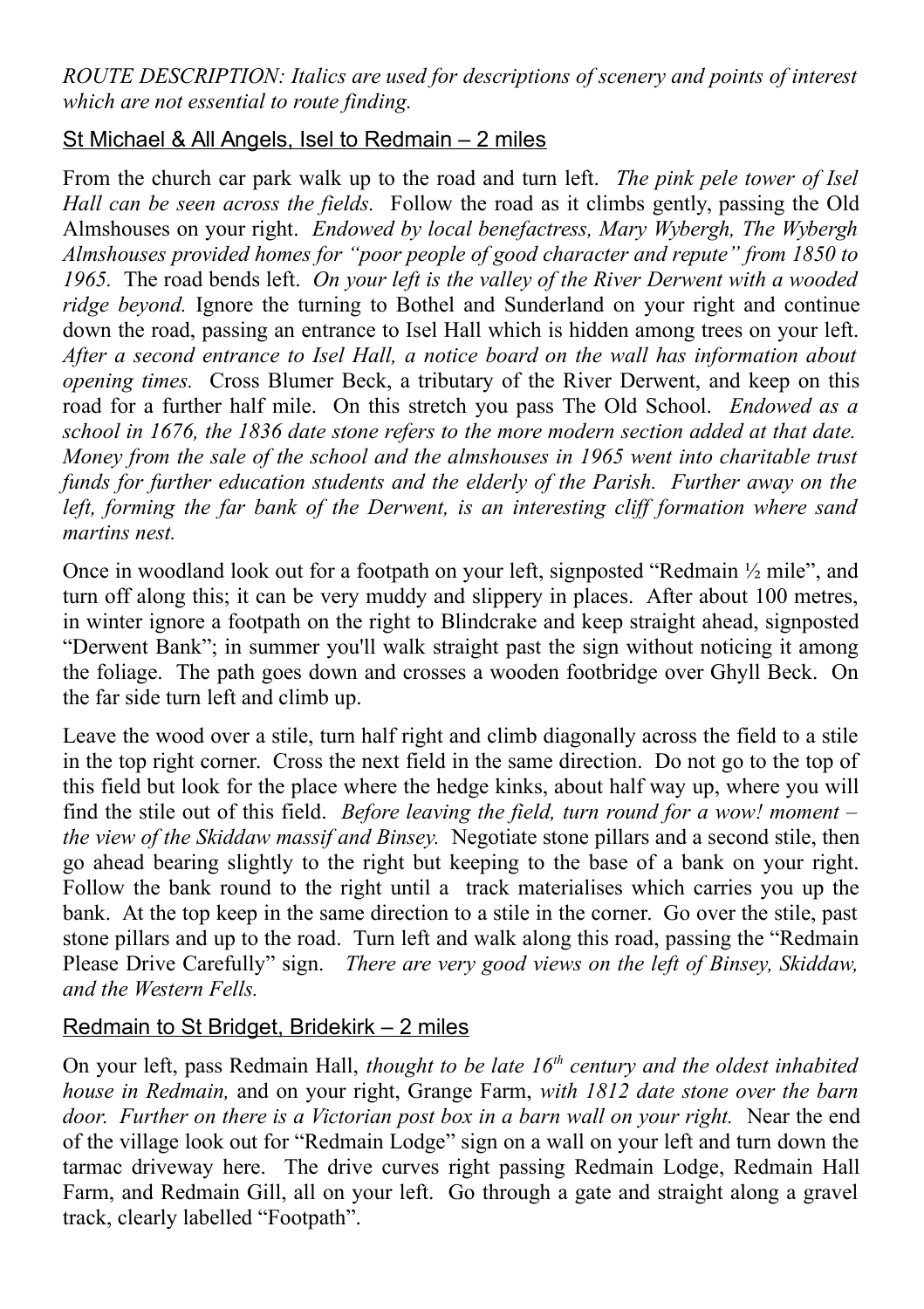Where the track forks, keep to the lower path, but when you reach a gate in a corner do NOT go through it. Turn left and, keeping next to the fence on your right, go up the slope to the corner of a wood, and over a stile on your right. Proceed along the left-hand edge of the field with fence and wood on your left. Cross another stile into next field and keep in the same direction with the wood on your left. Where the edge of the wood turns away to the left at a rocky gully, skirt round the right of the gully and boggy ground of a spring. Then bearing slightly right pass a rocky knoll on your right to reach and cross a tricky double stile, with rocks between, in a double fence. Go half right across the next field to a stile by a gate out into a lay-by on the A595 road.

Turn left and proceed WITH CAUTION along the grass verge. This section is unpleasant, *with the wind of passing lorries, noise of traffic, and taste of petrol and diesel,* but safe as long as you keep well over to the left of the verge. A gate half way along this section gives brief respite *and a view to admire*. When you continue, WITH CARE cross the road while you have a clear sight of traffic in both directions and before you get too near the brow of the hill. The verge on the other side of the road is not so wide or even underfoot, but the torment is soon over when you turn up a minor road to the right of the first house on the right.

Follow this lane, grass-grown in places, until you come to a junction on the bend of another road. Go straight ahead, north-west, ignoring a cul-de-sac on the right and Low Road on the left. Also ignore the main turning to Dovenby and Maryport on the left, and go straight on to reach St Bridget's Church on the left. *The twelfth-century font with runic inscription is particularly worth seeing. Seats, particularly those at the top of the newer section of the churchyard, make an excellent spot for lunch.*

#### St Bridget, Bridekirk to St Cuthbert, Plumbland (located at Parsonby) – 5 miles

Just beyond the church entrance, but still opposite the chuchyard, turn right between two big barns, on one of which is a "Bridekirk Herd" sign. At the end of the farm stock pens and sheds the road turns sharp left and you are out in open countryside of big, rolling, green fields. Follow this very quiet road as it rises for about 1¼ miles. *In spring the verges are full of cowslips, the most I have ever seen in one area, and water avens. Further on, at an opening between trees on your right, look back to see Skiddaw and the Western Fells. Near the top of the hill, on the left of the road a view appears of the Solway, its wind turbines, Scotland, and the houses of Tallentire across the fields.* Follow the road as it descends for a short distance to a junction. Turn sharp right up a stony track signposted "Public Bridleway Tallentire Hill". Follow this track for about  $\frac{3}{4}$  mile; at first it climbs dead straight, *with superb Solway views on the left,* then gently descends and becomes muddy, and very overgrown in summer, *with a wide panorama on the right.*

Go through a gate out onto a huge grass prairie, where both cows and sheep may be encountered. Strike out half left heading for a power pole on the horizon. On reaching the corner of the field, go through two gates and turn right. Keep to the right-hand edge of the field, with wall on right. Go through three gates passing a sycamore plantation on your left, then past the farm buildings of Grange Grassings, with, possibly, its fierce dog. Go along the farm access track for about 100 metres but where it turns left, with woodland in front of you, turn right through a gate and immediately left up a straight gravel track. Where the track turns off to the right to the radio beacon, a metal construction looking like